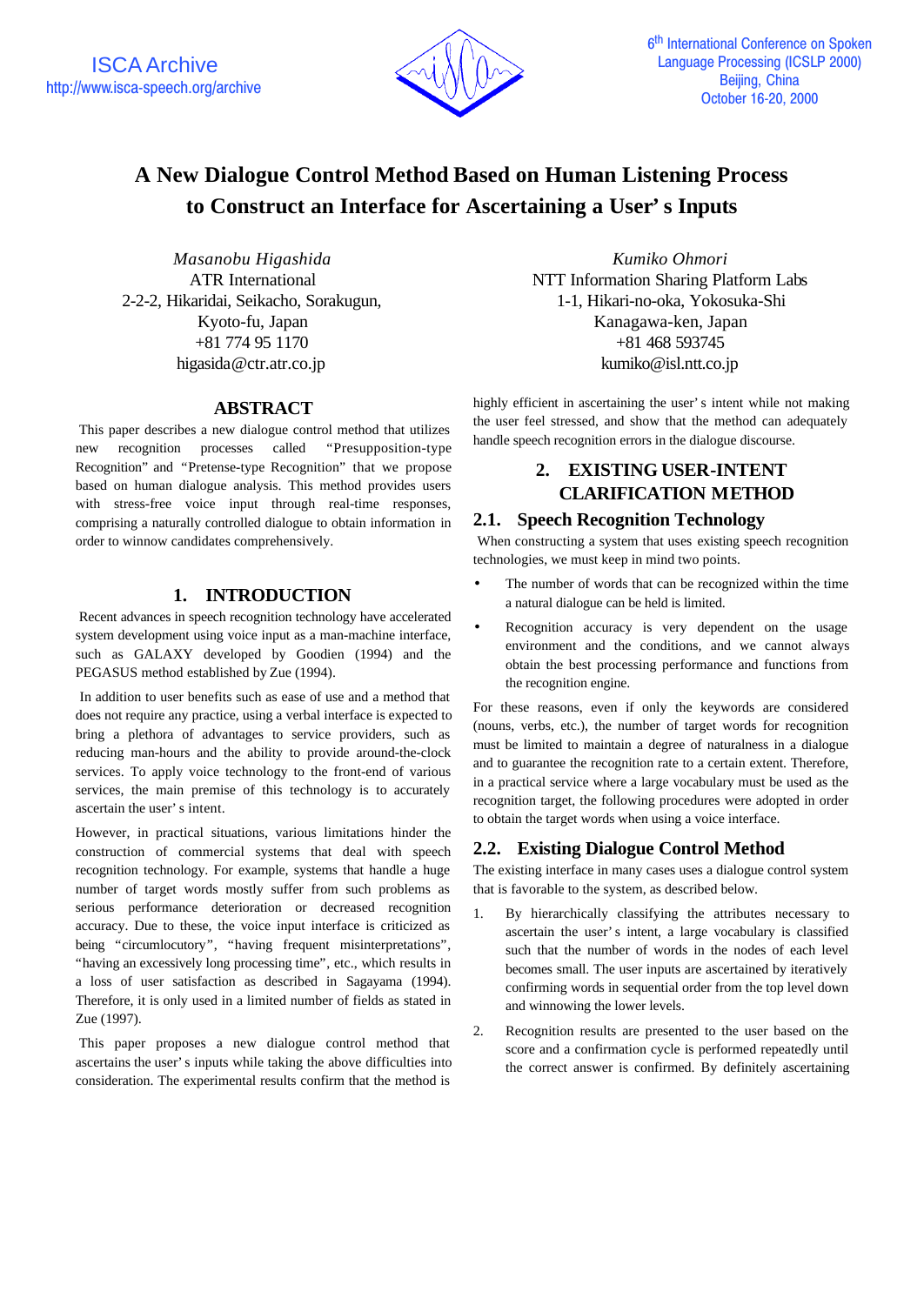each attribute value, the number of target words in the next lower level is reduced.

For these reasons, the existing interface has several problems:

- 1. To identify the user's inputs, the confirmation cycle must be repeated at least as many times as the number of levels of the hierarchy.
- 2. The process does not advance until the correct word that was spoken by a user is ascertained.

These are the reasons why users experience irritations such as redundant dialogues.

# **3. HUMAN STRATEGIES TO CONTROL DIALOGUES**

# **3.1. Hypothesis on Human Recognition Process**

Even in dialogues between people, depending on the conditions surrounding a conversation, it may be hard to clearly understand what was said or easy to mistake what was said for something very similar. When people are faced with this type of problem, people seem to pursue a related dialogue to obtain supporting information to clarify the information that was exchanged.

By analyzing dozens of recorded dialogues between operators and users in a telephone service such as directory assistance or customer service, we formed a hypothesis to explain operators' behaviors in the process of ascertaining users' inputs. This hypothesis consists of three dialogue control strategies.

**Hypothesis:** Human operators have two kinds of listening strategies that are constructed in a recursive manner in a practical operation.

 (**Strategy 1)** In a conversation, the operator usually considers a small number of words when a word first spoken by a user is recognized, even though a large number of words should be equally considered as possible candidates. These words are selected and collected in the operator's memory by preference, based on the bias of the spoken words or on their relation to daily life.

 **(Strategy 2)** When Strategy 1 fails for some reason, the operator tries to obtain additional information to identify the user's inputs, not letting the user know that the operator could not fully understand what was said.

**(Strategy 3)** Even in the process of interaction in Strategy 2, Strategy 1 is adopted if the number of target words is large. When this strategy fails again, Strategy 2 is recursively called upon until enough information is obtained to ascertain the user's inputs.

#### **3.2. Evidence from Experiments**

To establish this hypothesis, a series of questions were provided to operators through interviews. This study showed interesting results to support the hypothesis described above and to help make a computational model to simulate human dialogues.

(1) Words prepared for a dialogue:

A list containing all Japanese address segments (4,100) at the second level next to prefectures was presented to check the operators' knowledge level. The average number of segments that operators know well is about 300 and the rest of the segments were unfamiliar to them. Regarding family names, only 900 out of 160,000 diversities in pronunciation are well known to operators. These show that even operators consider only a small portion of the total target words. These observations seem to support the first strategy.

(2) Status after hearing a word spoken by the user:

Operators' responses can be categorized into four classes.

- (a) The spoken word is clearly heard and identified without ambiguity.
- (b) Though the spoken word is recognized, multiple candidates still remain.
- (c) Though the spoken word is recognized as a series of syllables, it is not a familiar one.
- (d) The spoken word fails to be recognized for some reason, such as the speaker's voice conditions, noises in the speaker's environment or carelessness of the listener.

These results can be used in the modeling of results in a recognition engine.

(3) Policies when operators feel uncertainty or failure in listening:

To cope with the problems in the cases of (b), (c) and (d), operators showed the following policies.

(b1) Obtain additional information to dissolve the ambiguities, by a Yes/No question or a question to solicit the user to input other information.

(c1) Ask another question to the user to winnow the retrieval space in the operator's mind.

(d1) Ask the user to input the same word again.

We believe that the hypothesis concerning dialogues controlled by human operators described in the head of this section can be clarified by the evidence observed from questionnaires and interviews with operators.

Interestingly, the explanation in (1) reminds us of the requirement for recognition engines now available to have limitations in the number of recognition target words if good precision with good performance is requested in practical systems. And moreover, the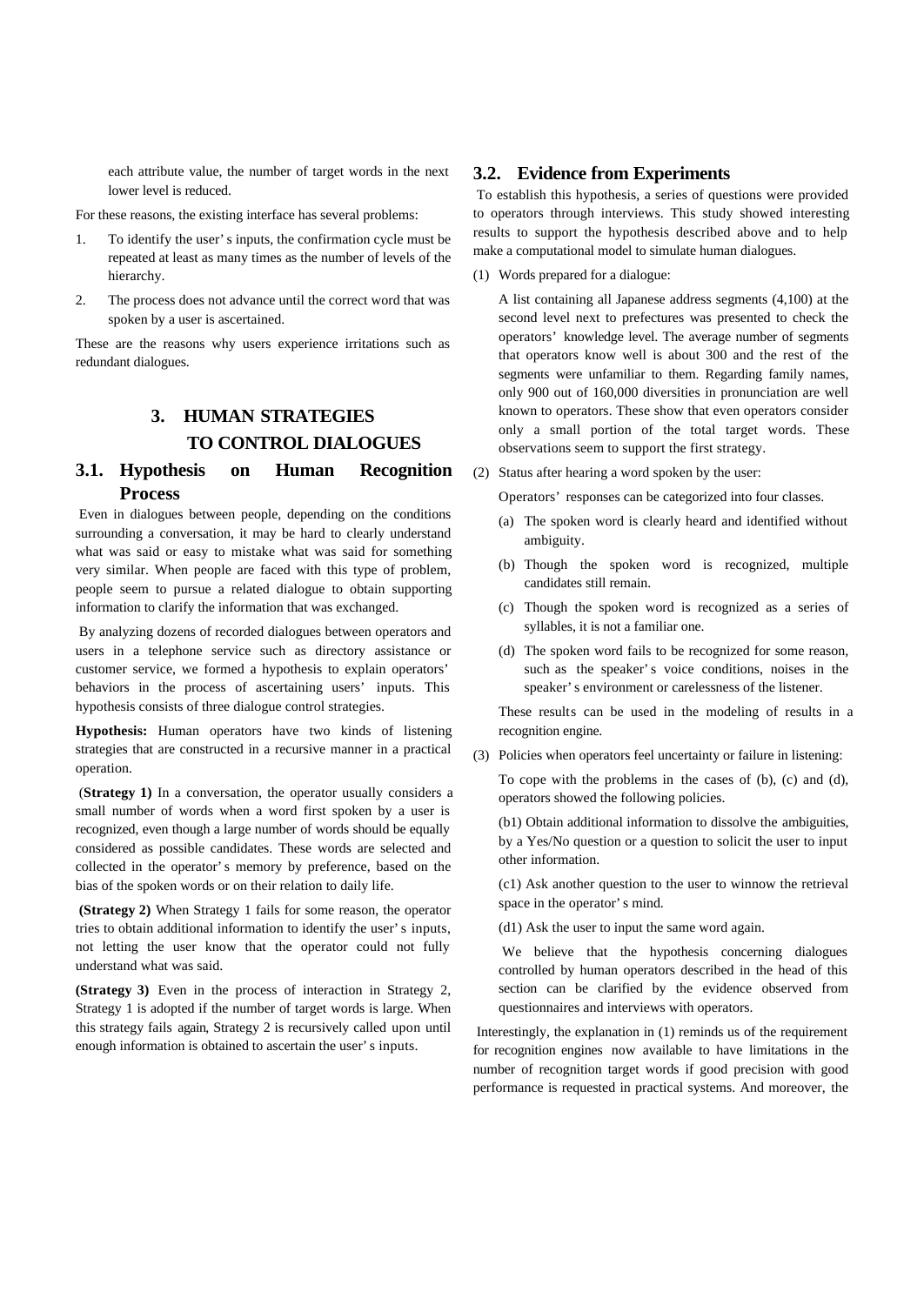conditions listed in (2) connote a mapping possibility to the recognition results in recognizers.

## **4. PROPOSED DIALOGUE CONTROL**

# **4.1. Computational dialogue model using a recognition engine**

 Based on the analysis in Section 3, we tried to make a computational dialogue control model that efficiently manages interactions with users using voice recognition technologies. The three strategies described in section 3 were named after their characteristics so that we can easily understand the concepts from the name.

Strategy 1: Presupposition-type Recognition (RSR)

Strategy 2: Pretense-type Recognition (PTR)

Strategy 3: Recursive Dialogue Control (RDC)

The structure of these strategies is illustrated in Fig. 1.

Recognition processes based on PSR and PTR strategies are connected in a cascade manner to implement the RDC strategy.

A PSR will be initiated at the beginning of the dialogue by selecting an appropriate attribute. If PSR is successful in identifying a word spoken by the user, or if the target word set that should be handled in the system is small enough to be processed in a real-time interval, PTR will not be initiated. If PSR fails for some reason, PTR is complementarily initiated to support the clarification process or to back up the recognition for those words not included in the PSR target words.

The attribute introduced in the initial stage of the dialogue is normally selected by the statistical analysis of the user's behaviors or the operator's intentions to guide the procedure.

#### **4.2. Modeling of the PSR Process**

The PSR process is characterized by using a recognition engine with a limited set of target words. The important parts of this model are the selection of the words included in the target word set and the categorization of the recognition results.

The limited target words are preferentially selected based on preestimated attribute values using the bias of the user's spoken frequency or a statistical list of attribute values in order of frequency. The words are limited to a number that can be



Fig1: Proposed dialogue process model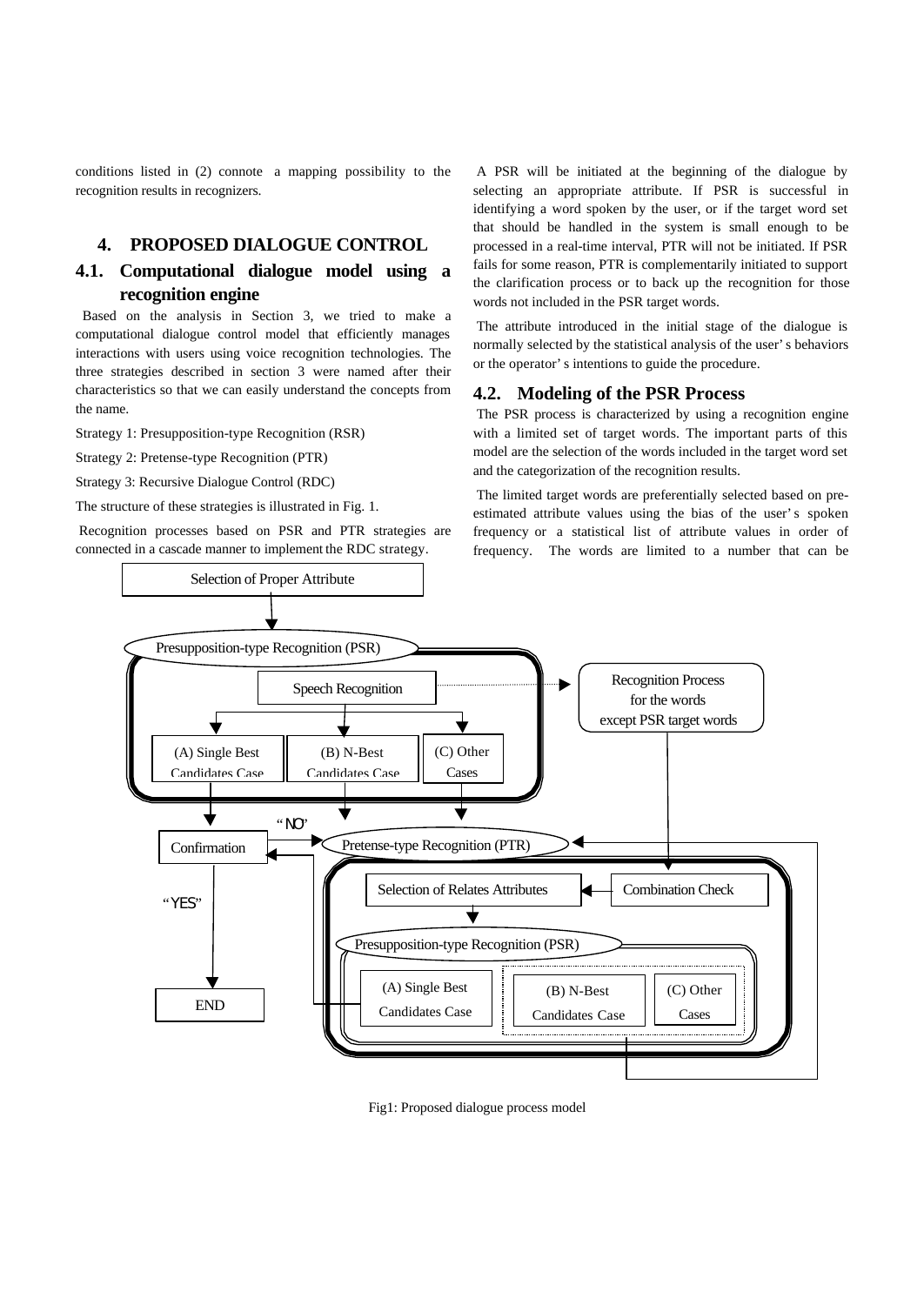processed within a specified time to maintain the naturalness of the dialogue. This time is defined depending on the recognizer performance.

Recognition results are generally provided with numerical scores. Results will be categorized into three types by comparing the interview result (2) in section 3 and the recognition likelihood of the candidates in the top levels.

**Type A - Single Best Candidate Case**: Item (a) in result (2) corresponds to this case. A top candidate with a high score and with no close runner-ups exists in the list of candidates. Because the recognizer provides confidence to identify the result, only a confirmation process will be needed in this case.

**Type B - N-best Candidates Case**: Item (b) in result (2) can be considered to fall into this type. Top N candidates form an unrivaled group. The correct answer is most likely included in this group. The number is most often set to three or less to facilitate dialogue control in a practical case.

**Type C - Other Case**: In this case, no special suggestion from the recognizer is provided. The recognizer only gives a list of candidates having continuous scores. Items (c) and (d) seem to fall into this type.

When the PSR process gives Type B or Type C results, additional interactions with the user will become necessary to identify the result.

To implement this process, a real-time response can be realized for a user that inputs a word among the PSR target words, even if the system must handle a huge number of words. Because a spoken word is mostly recognized as one of the few top candidates after a quick recognition process, this process can cover most of the users by providing them with a tuned-up and high performance recognizer.

#### **4.3. Modeling of the PTR Process**

The PTR process is initiated only when the first PSR process fails to identify a spoken word. In PTR, another PSR process is initiated. If the target word set is small enough to be processed in real-time, the recognition process will be terminated at this level. When the target words are still large in number, a third PSR process in the second PTR process might be initiated.

 The purpose of PTR is to obtain additional information from the user in three ways:

 (T1) to ask the user to repeat the word because the recognizer seems to have low scores for all candidates,

(T2) to ask the user to answer Yes/No questions to resolve ambiguities in recognized candidates,

 (T3) to ask the user to input another value for the presented attribute selected by the system. The information obtained from

the last one is used in two ways; to winnow the target words to a smaller set if an attribute value at a higher level is obtained, and to select the correct answer by testing mutual connectivity among the two kinds of attribute value candidates provided by the recognizer.

# **5. EXPECTED EFFECTIVENESS FROM THE PROPOSED METHOD**

#### **5.1. Comparison with the Existing Method**

Here, a belief comparison of a human dialogue is made with one conducted by a computer employing voice recognition based on the decrease of information entropy obtained from the user in the discourse. As an example, consider ascertaining the large sections of municipalities in Japan, such as "Chiyoda-ku", "Yokohamashi", or "Soraku-gun", from the address segments which can be hierarchically organized. The 180,000 address segments are classified one by one by prefecture (47 words) and municipality (4,100 words) in a hierarchical manner. The existing voice input system as in Chiristopher (1993), which decreases the information entropy, is shown in Fig. 2(i) based on roughly estimated values.



Fig.2: Decrease process of information entropy

At the beginning of a dialogue, the information entropy is 17.5 bits. In the existing method, prefectures are defined as having an information entropy of 5.5 bits, and the municipalities are defined as having an information entropy of 11.9 bits. These decrease stepwise until the information is ascertained. The existing method is slow and is considered to be a source of user dissatisfaction. If we could trace the human dialogue, the new information-entropy decreasing process shown in Figs. 2(ii) and 2(iii) is implemented.

Namely, by enabling input from the large sections of the 4,100 municipalities or even from the lower level of the 180,000 address segments, we aim to achieve comparably faster and more accurate reduction in information entropy.